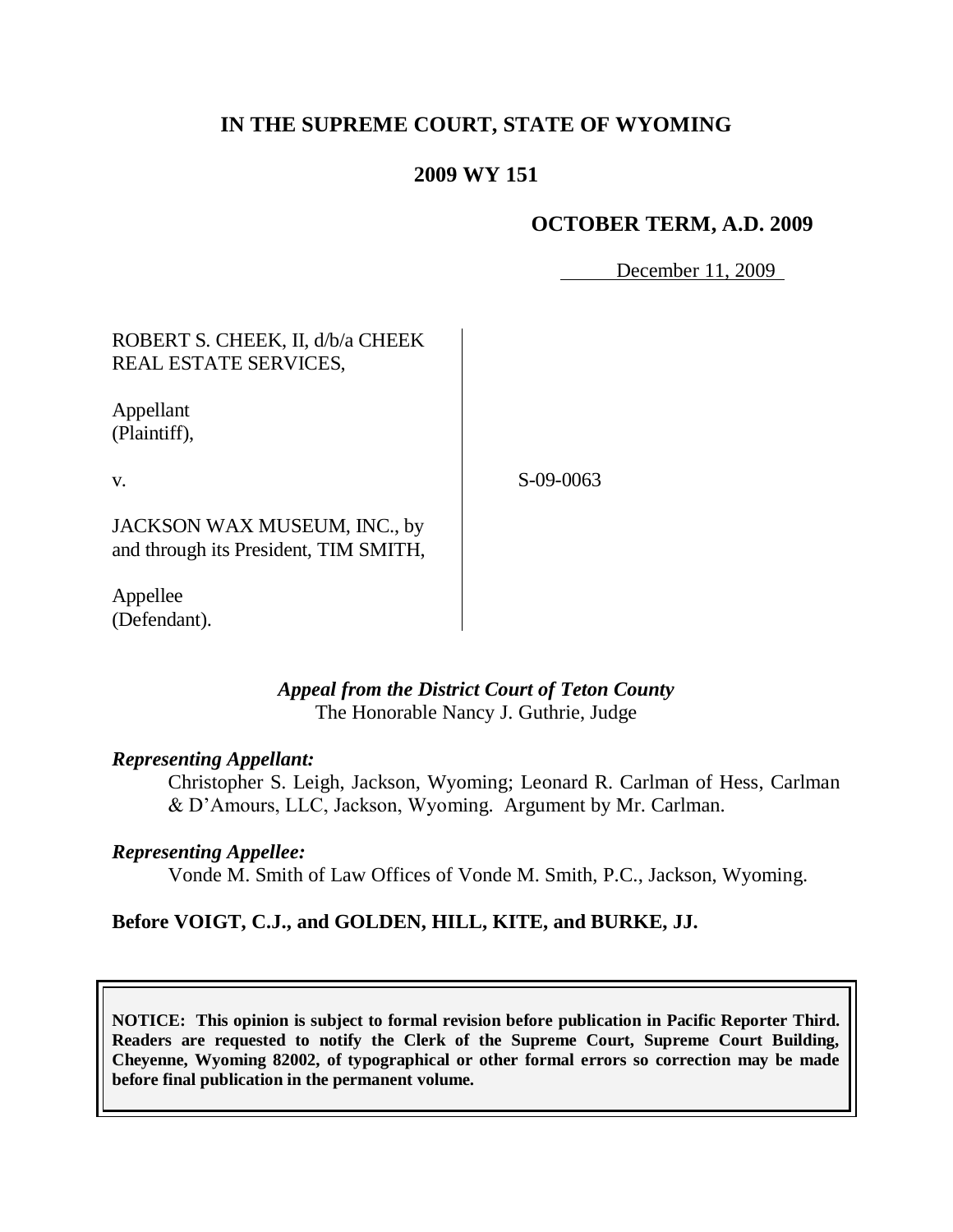### **KITE, Justice.**

[¶1] Jackson Wax Museum, Inc. (the Museum) entered into a brokerage agreement with Robert S. Cheek, II, doing business as Cheek Real Estate Services (CRES), in which Mr. Cheek agreed to act as the Museum"s exclusive broker for leasing property owned by the Museum. Mr. Cheek found a tenant which entered into a lease with the Museum. The Museum paid Mr. Cheek the commission due under the brokerage agreement.

[¶2] After the term of the initial lease, the Museum and the tenant renegotiated the lease. The Museum did not pay Mr. Cheek a commission for the renegotiated lease. Mr. Cheek filed a complaint against the Museum seeking payment of the commission. The district court granted summary judgment for the Museum, finding that no commission was owed because the new lease was not an extension or renewal of the original lease, but was instead a new lease made directly between the Museum and the tenant.

[¶3] Mr. Cheek appeals the order granting summary judgment to the Museum, claiming the district court misinterpreted the new lease agreement. We agree and reverse the district court's order.

#### **ISSUE**

[¶4] The determinative issue presented is whether the district court misinterpreted the lease language when it concluded Mr. Cheek was not entitled to a commission for the renegotiated lease.

### **FACTS**

[¶5] On December 1, 1993, Tim L. Smith, president of the Museum, and Mr. Cheek entered into a one year listing agreement providing that Mr. Cheek would act as the exclusive agent for leasing the Museum"s property at 55 S. Cache Street in Jackson, Wyoming. Paragraph 5 of the listing agreement provided:

> In the event that: (i) at any time during the term of this agreement a lease of all or any portion of the Premises, upon any terms acceptable to us, shall be made with any tenant who was procured by CRES, or by us, or by any other person: or (ii) at any time after the expiration or the termination of this agreement a lease of all or any portion of the Premises, upon any terms acceptable to us, shall be made with any tenant to whom the Premises were submitted by CRES, or by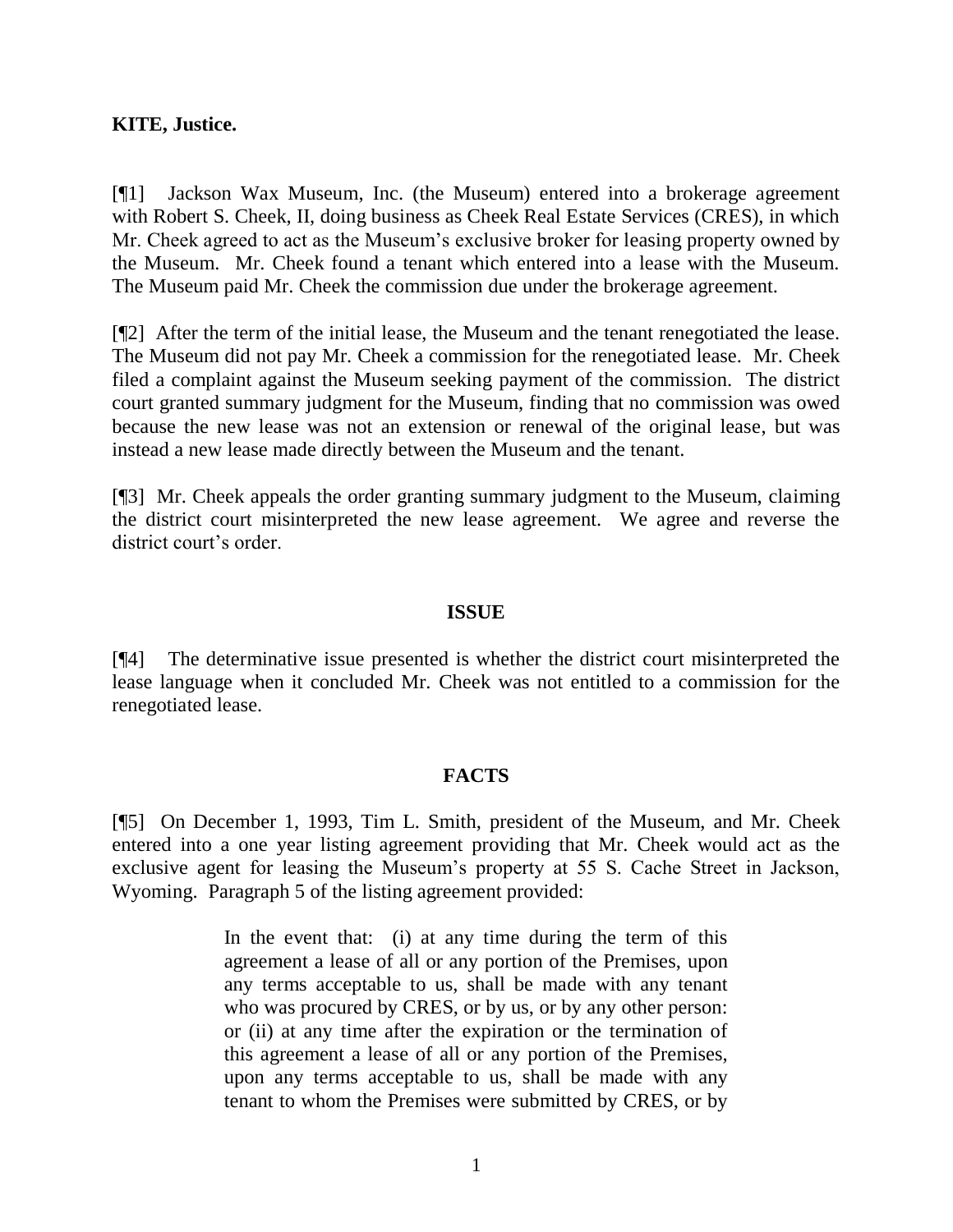us, or by any other person during the term of this agreement; then, and in either such event, we agree to pay to CRES one (1) full commission as provided in paragraph 7 of this agreement.

Paragraph 7 of the listing agreement provided in relevant part:

The leasing commission shall be four percent (4%) of the aggregate rental for the entire term including renewals, extensions, or additional space. . . .

Paragraph 8 further provided:

Leasing commissions are earned upon the execution of a lease by the parties and are payable upon commencement. Landlord may also cho[o]se, at its option, to pay the commission over the first two years of the base term in four equal payments due at the end of each six months of the first two years. Commissions on renewals are payable upon commencement of the renewal term.

[¶6] In the fall of 1994, the parties agreed to extend the listing agreement for another year, until December 1, 1995. In August of 1995, Mr. Cheek found a tenant to lease the Museum property and the Museum and the tenant entered into a lease agreement. The lease term was from January 11, 1996, through January 10, 2006. Consistent with the terms of the listing agreement, the Museum paid Mr. Cheek his commission for the term of the lease.

[¶7] In 2006, Mr. Cheek became aware that the Museum and the tenant had entered into a second agreement, entitled "First Amendment to Lease Agreement," in which the tenant leased the property for another ten years. Mr. Cheek notified the Museum that he was entitled to his commission for the second lease. The Museum responded that Mr. Cheek was not entitled to a commission.

[¶8] Mr. Cheek filed this action against the Museum, alleging claims for breach of contract, quantum meruit and unjust enrichment. The Museum answered the complaint by denying the claims and asserting numerous affirmative defenses. The Museum then moved for summary judgment on Mr. Cheek's claims.

[¶9] In support of its motion, the Museum asserted Mr. Cheek was not entitled to a commission on the second lease because the Museum"s obligation to him was discharged upon payment of the one full commission; the second lease was a distinct lease not covered by the listing agreement; and the parties' course of conduct showed there was no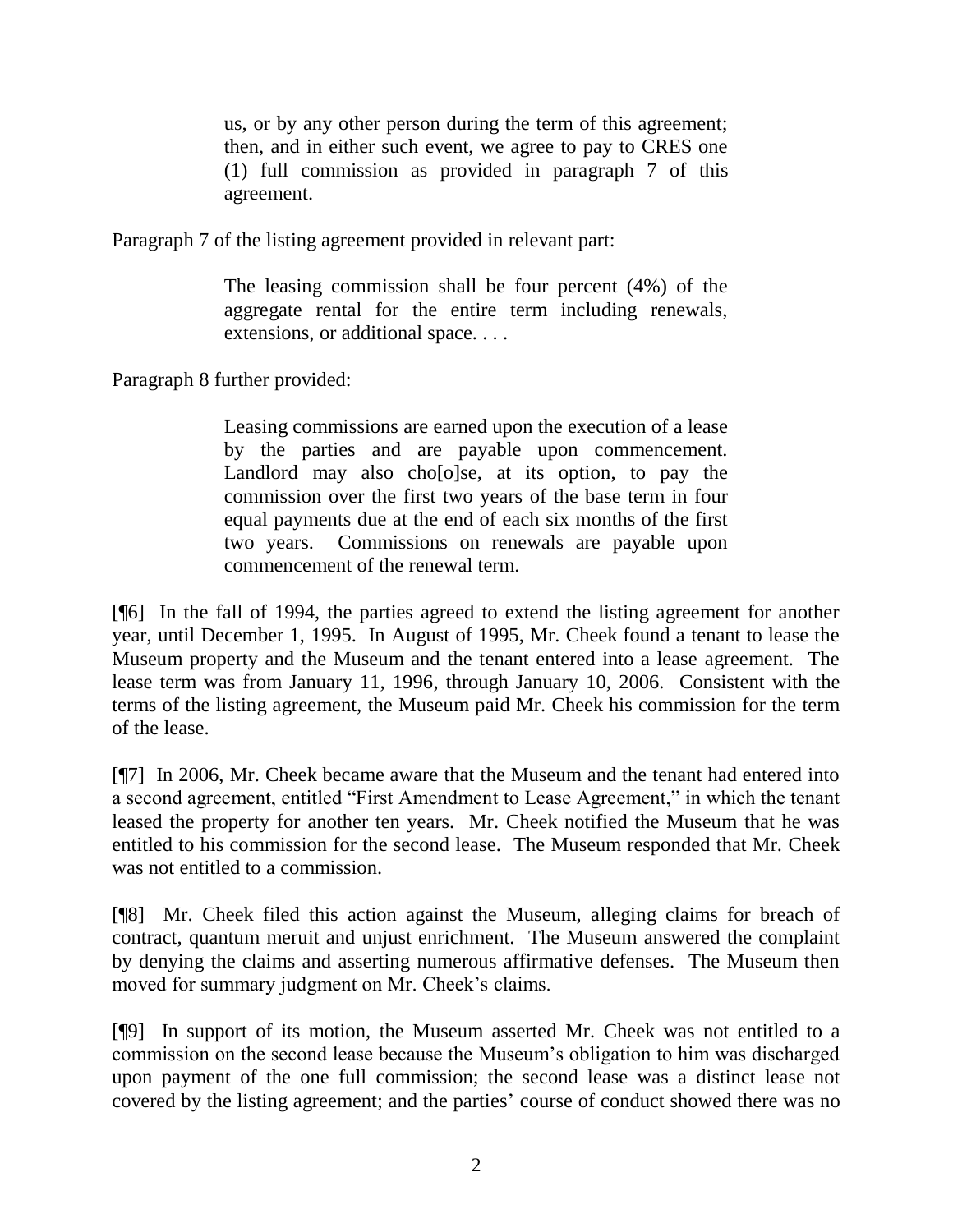intent to allow the original lease to be renewed or extended. The Museum also contended that Mr. Cheek had no claims for unjust enrichment or quantum meruit.

[¶10] Mr. Cheek responded to the Museum"s motion and also moved for summary judgment on his claims against the Museum. In support of his motion, he contended the listing agreement clearly and unambiguously provided for additional commissions in the event of renewals or extensions of the lease entered into between the Museum and a tenant procured by Mr. Cheek; therefore, upon renewal of the lease with the tenant he procured, the Museum was obligated to pay his commission.

[¶11] Following a hearing on the motions, the district court entered an order granting the Museum"s motion. The district court concluded the amendment to the lease agreement was not a renewal but an entirely new lease; therefore, the Museum was not bound by the terms of the listing agreement and did not owe Mr. Cheek a commission. Mr. Cheek timely appealed from the district court's order.

## **STANDARD OF REVIEW**

[¶12] Summary judgment is appropriate when there are no genuine issues of material fact and the moving party is entitled to judgment as a matter of law. W.R.C.P. 56. A genuine issue of material fact exists when a disputed fact, if it were proven, would establish or refute an essential element of the cause of action or defense. *Omohundro v. Sullivan*, 2009 WY 38, ¶ 7, 202 P.3d 1077, 1081 (Wyo. 2009). Because summary judgment involves a purely legal determination, our review is *de novo*. *Id*. We review a district court's order granting summary judgment using the same materials and following the same standards as the district court. *Id*. We examine the record in the light most favorable to the party opposing the motion, affording to that party the benefit of all favorable inferences that fairly may be drawn from the record. *State ex rel. Arnold v. Ommen*, 2009 WY 24, ¶ 13, 201 P.3d 1127, 1132 (Wyo. 2009). In reviewing summary judgment orders involving contracts, we are governed by similar principles. When contractual language is clear and unambiguous, the interpretation and construction of contracts is a matter of law for the courts. *Vargas Ltd. Partnership v. Four "H" Ranches Architectural Control Comm.*, 2009 WY 26, ¶ 11, 202 P.3d 1045, 1050 (Wyo. 2009). We review questions of law *de novo* without giving any deference to the district court's determinations. *Id*.

### **DISCUSSION**

[¶13] Mr. Cheek contends the district court erred in concluding the First Amendment to Lease Agreement was an entirely new lease rather than a renewal or extension of the original lease. He asserts the "amendment to lease agreement" was just that, an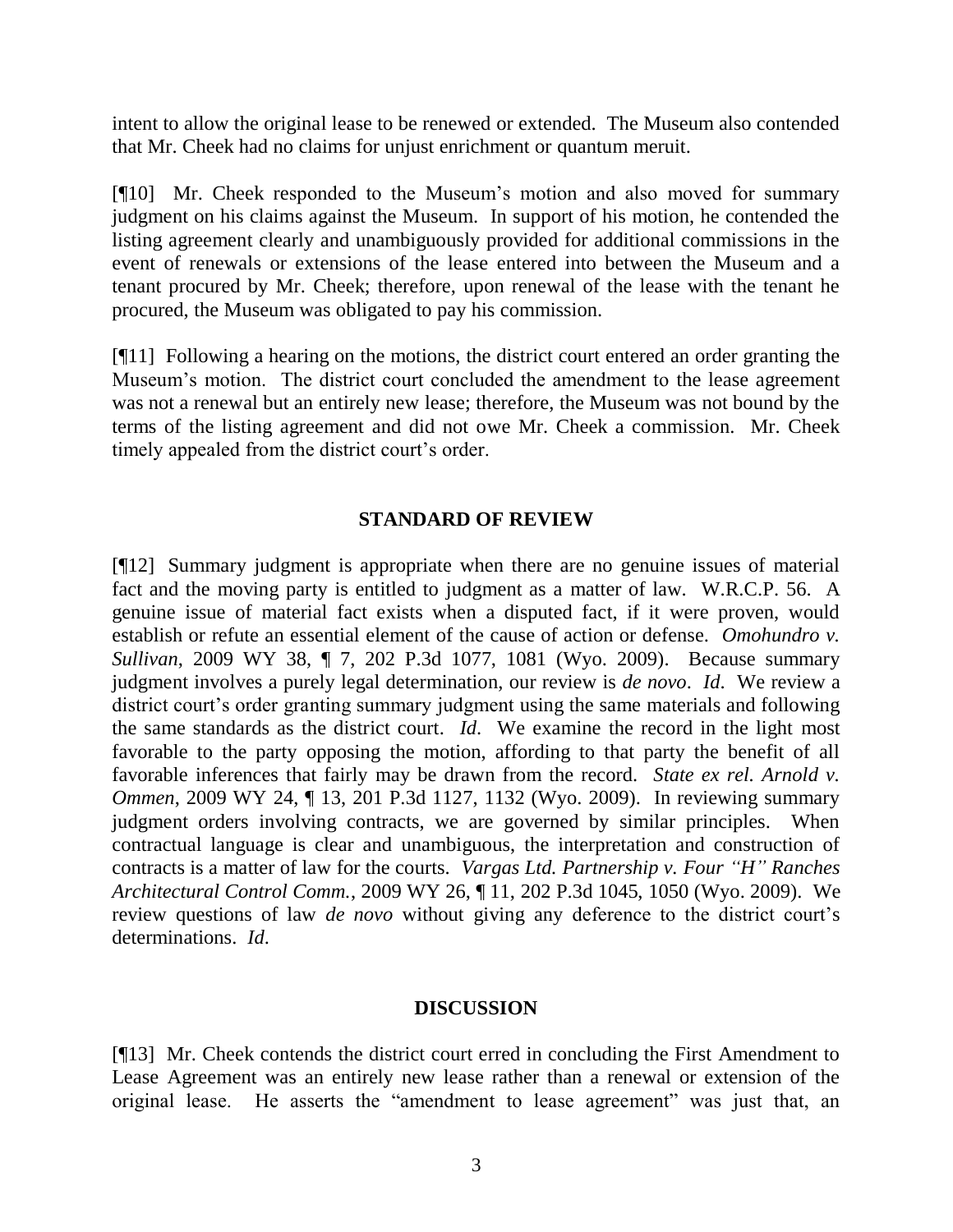amendment to the original lease agreement, incorporating the original lease by its express terms and declaring that it was a modification of the original lease. Because the amendment to lease agreement was an extension of the original lease agreement, Mr. Cheek contends, he was entitled to his commission in accordance with the brokerage agreement.

[¶14] In determining whether the district court"s interpretation is correct, we apply the rules governing contract interpretation. A lease is a contract and is interpreted according to the rules applicable to contract interpretation. *Brown v. Johnston*, 2004 WY 17, ¶ 25, 85 P.3d 422, 429 (Wyo. 2004). Our goal is to determine and effectuate the intention of the parties. *Omohundro*, ¶ 9, 202 P.3d at 1081. We first examine the language used in the lease, giving the words their plain and ordinary meaning. *Id*. We consider the whole document and not just one clause or paragraph. *Id*. A disagreement between the parties as to the meaning of a lease does not give rise to an ambiguity. *Id*.

[¶15] The First Amendment to Lease Agreement states in pertinent part as follows:

This First Amendment to Lease Agreement (the "**Amendment**") is made as of the day of 2005, by and between **WAX MUSEUM OF OLD WYOMING, INC.,** a Wyoming corporation ("**Landlord**") and **EDDIE BAUER, INC**., a Delaware corporation ("**Tenant**").

### RECITALS:

WHEREAS, pursuant to that certain Lease Agreement dated on or about January 11, 1996 (the "**Lease**"), Landlord leased to Tenant and Tenant leased from Landlord the premises . . . .

WHEREAS, Landlord and Tenant desire to modify certain terms of the Lease as set forth herein.

NOW, THEREFORE, in consideration of mutual covenants and other good and valuable consideration, the receipt and legal sufficiency of which is hereby acknowledged, the parties hereto agree as follows:

1. **TERM**. The term of the Lease as set forth in Section 1.1 on page 2 of the Lease shall be and is hereby extended for a period of ten (10) years, beginning on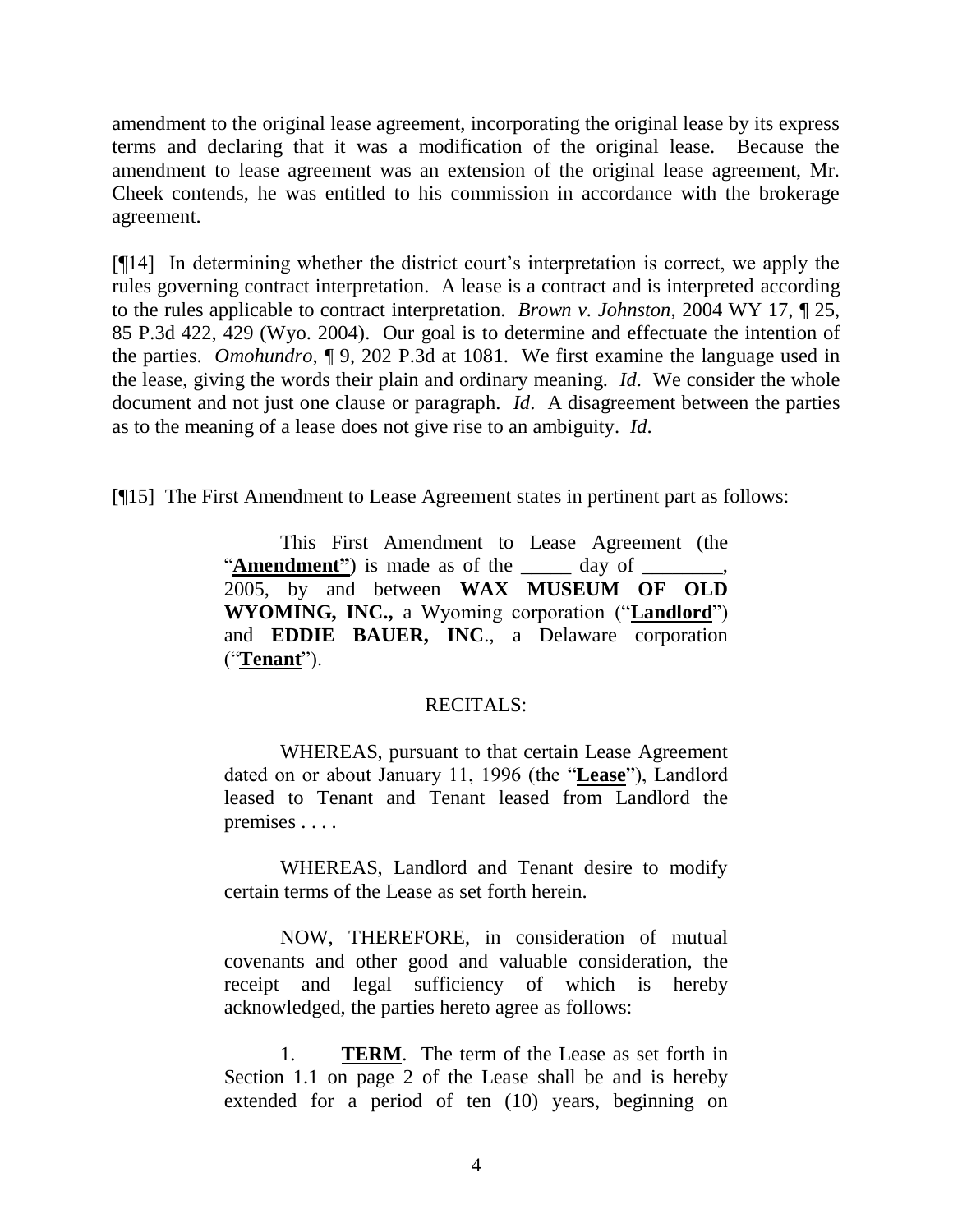February 1, 2006, such that the term of the Lease will now end on January 31, 2016.

2. **FIXED RENT**. Section 3.2 on page 4 of the Lease titled "**Fixed Rent**" is hereby amended to add the following language at the end of that section:

| Term      | Annual  | Monthly |
|-----------|---------|---------|
|           | Fixed   | Fixed   |
|           | Rent    | Rent    |
|           |         |         |
| Lease     | * * * * | * * * * |
| Years     |         |         |
| $11 - 12$ |         |         |
|           |         |         |
| Lease     | * * * * | * * * * |
| Years     |         |         |
| $13 - 15$ |         |         |
|           |         |         |
| Lease     | * * * * | * * * * |
| Years     |         |         |
| $16-20$   |         |         |

3. **PERCENTAGE RENT**. Section 3.3 on page 5 of the Lease titled "**Percentage Rent**" is hereby amended to add the following language at the end of that section:

For the Lease Years 11-20, Tenant hereby covenants . . . .

| Lease Year        | <b>Breakpoint</b> |
|-------------------|-------------------|
| Lease Years 11-12 | * * * *           |
| Lease Years 13-15 | * * * *           |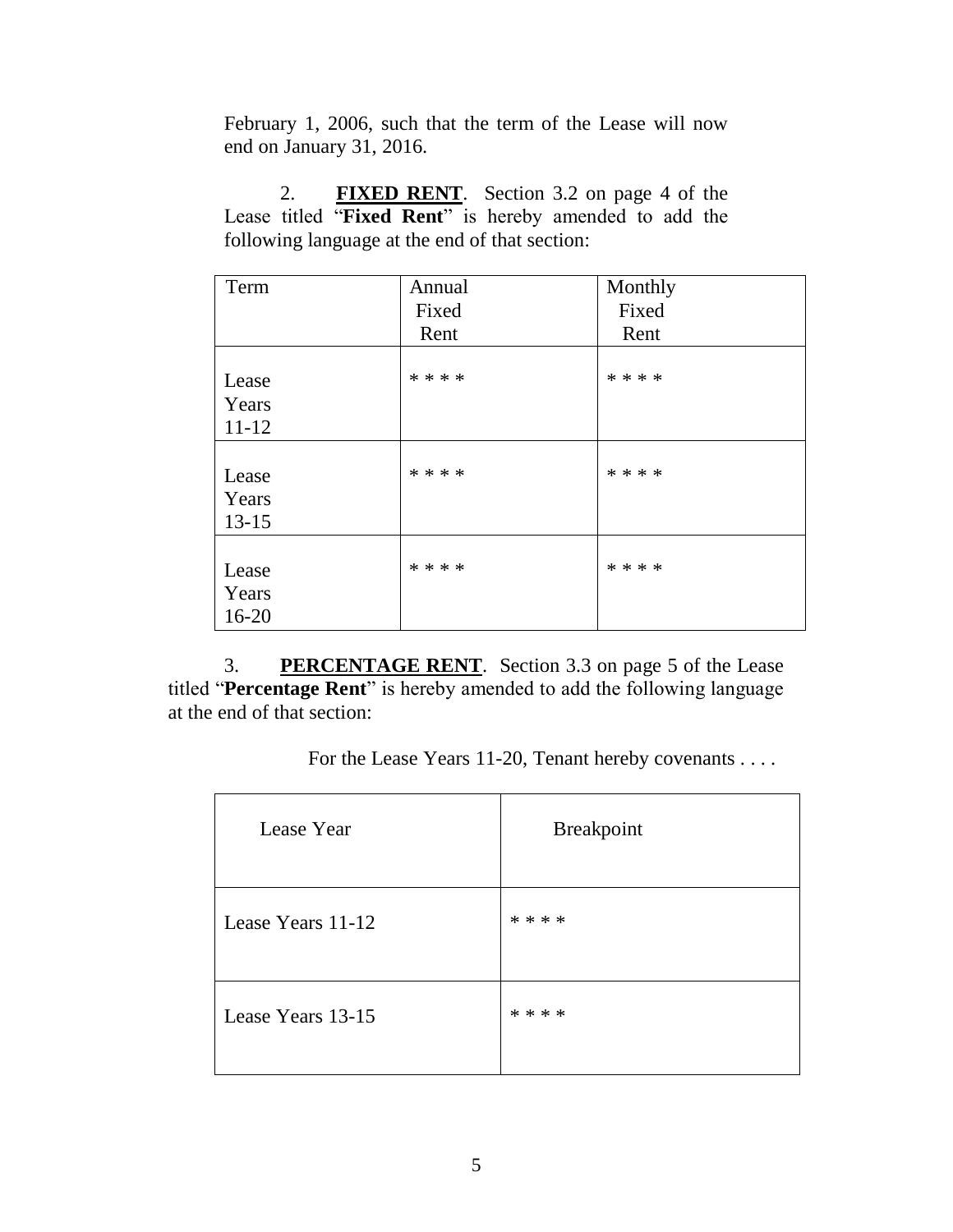Lease Years 16-20  $****$ 

4. **LEASE TO REMAIN IN EFFECT; SUCCESSORS**. The lease as herein amended shall remain in full force and effect in accordance with the terms thereof . . . .

[¶16] Considering this language, we note first that the document is entitled an "amendment" to the "lease agreement." The "lease agreement" to which the title refers is identified in the first paragraph of the recitals as "that certain Lease Agreement dated on or about January 11, 1996 (the "**Lease**")," that is, the original lease agreement. Thus, the above document was clearly intended to be an amendment to the original lease agreement.

[¶17] The plain and ordinary meaning of the word "amend" is "to alter formally by modification, deletion or addition." *Webster's Third New Int'l Dictionary* 68 (2002). Giving the language used its plain and ordinary meaning it is apparent the parties intended the document as a modification of the original lease agreement. Consistent with this interpretation, the second paragraph of the recitals states that the parties desired "to modify certain terms of the Lease."

[¶18] The next paragraph reflects that the parties agreed to modify three sections of the original lease: Section 1.1 on page 2, the lease term; Section 3.2 on page 4, entitled "fixed rent"; and Section 3.3 on page 5, entitled "percentage rent." Addressing the first section, the amendment extended the term of the original lease for another ten year period. As used in this context, the plain and ordinary meaning of the term "extend" is "to cause to be longer." *Id.* at 804. Thus, it appears the parties intended to modify the original lease by making the lease term longer.

[¶19] Consistent with this intent, the next two paragraphs, in which the fixed rent and percentage rent provisions of the original lease were amended, referenced the lease years under the amended lease as years 11-12, 13-15, and 16-20 and not, as an entirely new lease would have done, as years 1-2, 3-5 and 6-10. Finally, numbered paragraph 4 of the amendment states that "The Lease," identified in the recitals as the 1996 lease, as amended, "shall remain in full force and effect in accordance with" its terms. Giving the language used in the amendment its plain and ordinary meaning, it is clear the parties intended to modify and extend the original lease. On the face of the amendment, there is no language suggesting that the parties intended to enter into an entirely new lease agreement.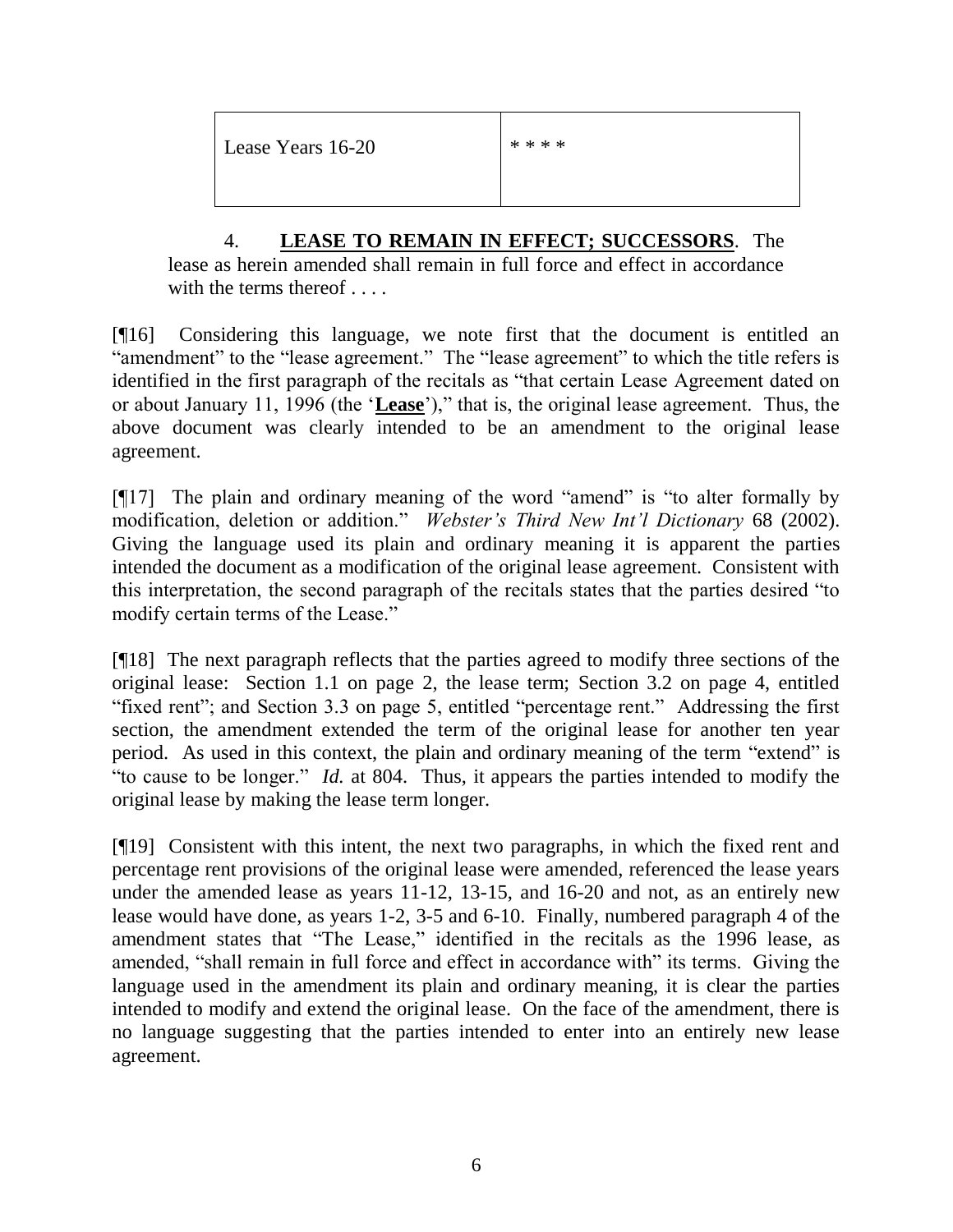[¶20] We turn next to the language of the brokerage agreement to determine the parties' intent with respect to modifications or extensions of the lease. As noted in paragraph 5 above, paragraph 8 of the brokerage agreement provided for payment of a commission upon "renewal" of the original lease. The word "renew" is defined as: "to grant or obtain an extension on." *Id.* at 1922. In the context of a promissory note, we have said the term "renewal" means the reestablishment of the particular contract for another period of time. *Belden v. Thorkildsen*, 2008 WY 145, ¶ 15, 197 P.3d 148, 156 (Wyo. 2008).

> A note is "renewed" when a new note evidencing the same obligation is executed and delivered by the maker to the holder of the old note. Renewal does not entail a surrender of the outstanding note. A note is a renewal of an earlier note only if they involve the same obligation.

*Id.*, n. 3. Giving the language used in the brokerage agreement its plain and ordinary meaning, it appears Mr. Cheek and the Museum intended a commission to be paid if the original lease was extended or renewed.

[¶21] In concluding otherwise, the district court identified the issue before it as whether a broker who is not involved in negotiations to extend a lease is entitled to a commission when the lessor and lessee make a new lease agreement with different terms than the original lease. The district court cited the following passage from H.G. Hirschberg, Annotation, *Broker's Right to Commission on Renewal, Extension, or Renegotiation of Lease*, 79 A.L.R.2d 1063 § 2 (2008):

> [A] broker who procured a lease for the lessor and who claims commission on a renewal thereof must recover, if at all, on the basis of an express contractual provision for commission on renewals. And, even where such provision was included in a brokerage agreement, most courts have held that the broker was not entitled to commission where lessor and lessee, without reference to the renewal or extension provisions of the original lease make a new lease agreement which differs in its terms from those of the renewal option provisions, and particularly so in respect of the term for which it is to run.

[¶22] In concluding the amendment was a new lease, and not an extension of the original, the district court was influenced by the following factors: 1) the original lease agreement did not contain an option for renewal or extension of the lease; 2) Mr. Cheek"s statement in an August 19, 2004, letter to the Museum that the original lease had no renewal option clause and it was time to begin renewal negotiations with the tenant; 3) the original lease had expired before the Museum and the tenant began negotiating a new